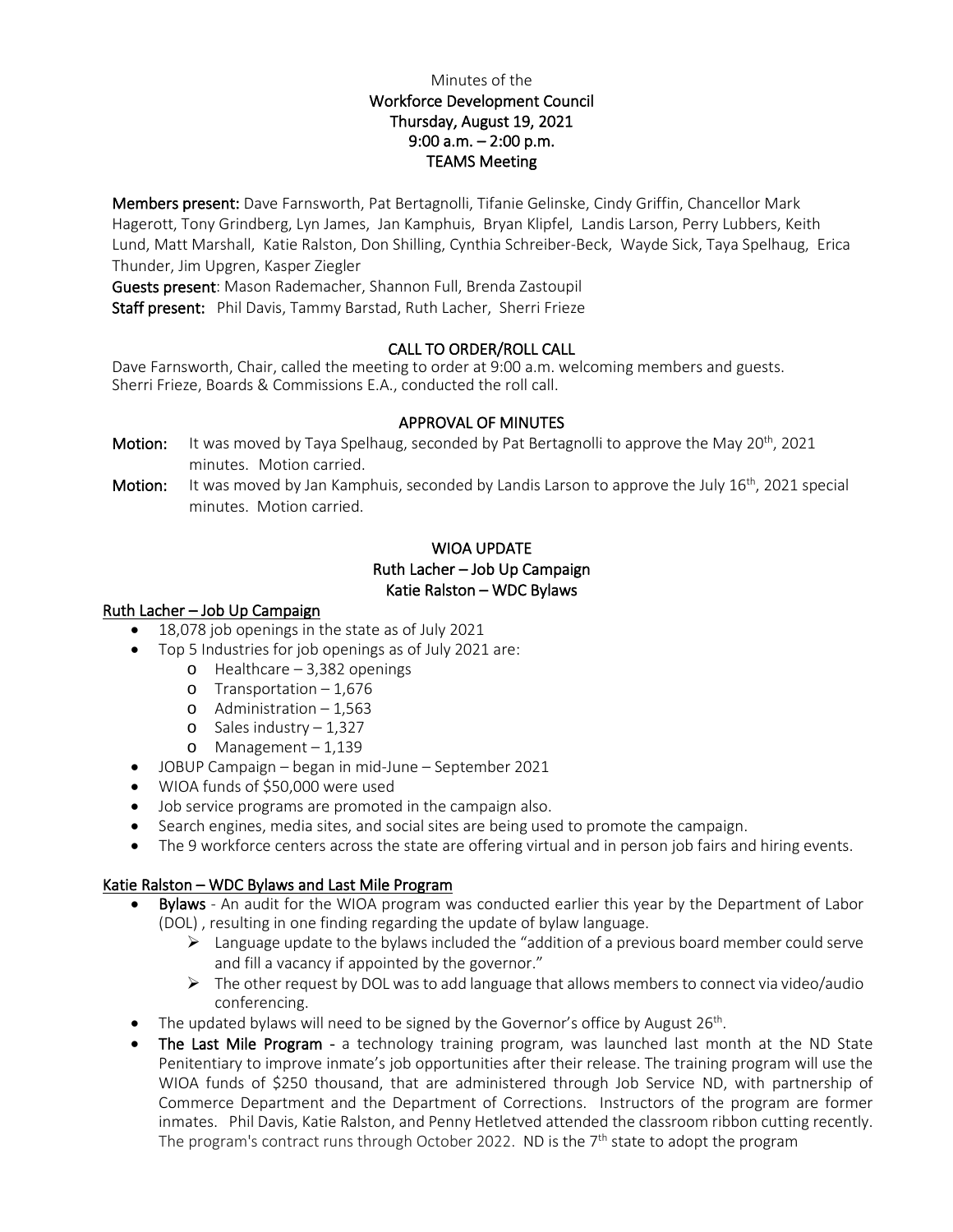# ARPA (American Rescue Plan Act) Proposals

- \$1B in funding allowed to the state.
- Funds need to be allocated by December 2024 and expended by December 2026.
- ND special legislative session will need to happen to receive the funding.

## Commerce Department proposal

- \$4.7 B in requests by state agencies.
- Wage study (pulling data from regional states to draw workers into ND)– \$600,000
- Regional funding program \$50,540,000 through 8 planning regions.
- Incentive package for companies to recruit employees \$10,000,000
- Field Team  $-$  \$6,000,000
- Training upskilling and reskilling for current employees \$3,240,000
- Career Exploration \$7,640,000

## Career & Technical Education proposal

- \$12 M in mobile CTE labs, with transportation and building costs
- \$5.6 M for regional work-based learning coordinators
- \$24.8 M for statewide Smart lab installations

### Job Service ND

- \$510,000 for job placement program for ex-offenders
	- o Temp staff to help pilot the programs in Bismarck & Fargo
	- o Case manage up to 40 former residents at the Department of Corrections
	- o Work with F5 Project in each location
- \$510,000 for outreach program to Population with Barriers
	- o Outreach to rural areas in our state , work with job seekers & employers
	- o Provide services to the tribal reservations
	- o Work with transitioning service members at Minot and Grand forks Air Force Base.
- \$13,000,000 Unemployment Insurance Claim modernization
	- o Vendor development and technologies move to cloud-based platforms
	- o Moving to modernized systems would reduce expenditures
- Business Gateway
	- o Business access to each state agency with one login/password to receive one stop shop services
	- o Secretary of State, Job Service ND, WSI, and Tax Department

## ND University System

- \$50,000,000 *BSC* Polytechnic Workforce Development Center
- \$156,335 *Dakota College at Bottineau* Nursing simulation and support equipment
- \$81,516 *Lake Region State College* Deploy simulation technology & support on premium/off site nursing education
- \$145,750 *Lake Region State College* Nursing curriculum writer & instructional designer FT/PT temporary positions to write and design online curriculum and secure the technology and software for online delivery.
- \$40,000 *NDSCS* Room upgrades to support remote meetings, events and instruction
- \$83,200 *NDSCS*  Temporary position for support and training of faculty on new distance learning tech.
- \$360,000 *Williston State College* Stevens Hall renovation to expand nursing, adult education, CTE,
- E-Sports, and other programs, HVAC, Sewer & drainage.
- \$680,000 *Williston State College* Active learning/Linkedin Learning/Hybrid Flex model expansion, converting all campus classrooms to become distance delivery enabled.
- \$48,100 *DSU* CNA Nursing Training
- \$524,468 *DSU* Nursing Simulation Lab
- \$40,000 *DSU* Fire Safety Training Certificate
- \$1,740,000 Minot State University Nursing Program expansion; renovation of existing building
- \$9,250,000 Valley City State University School of Education renovation to create a new tech school of education for training and developing K-12 educators in ND and the region. *UND and NDSU*
- \$20M Biomedical & Nursing College building with \$22.5 philanthropic match, expanding nursing program.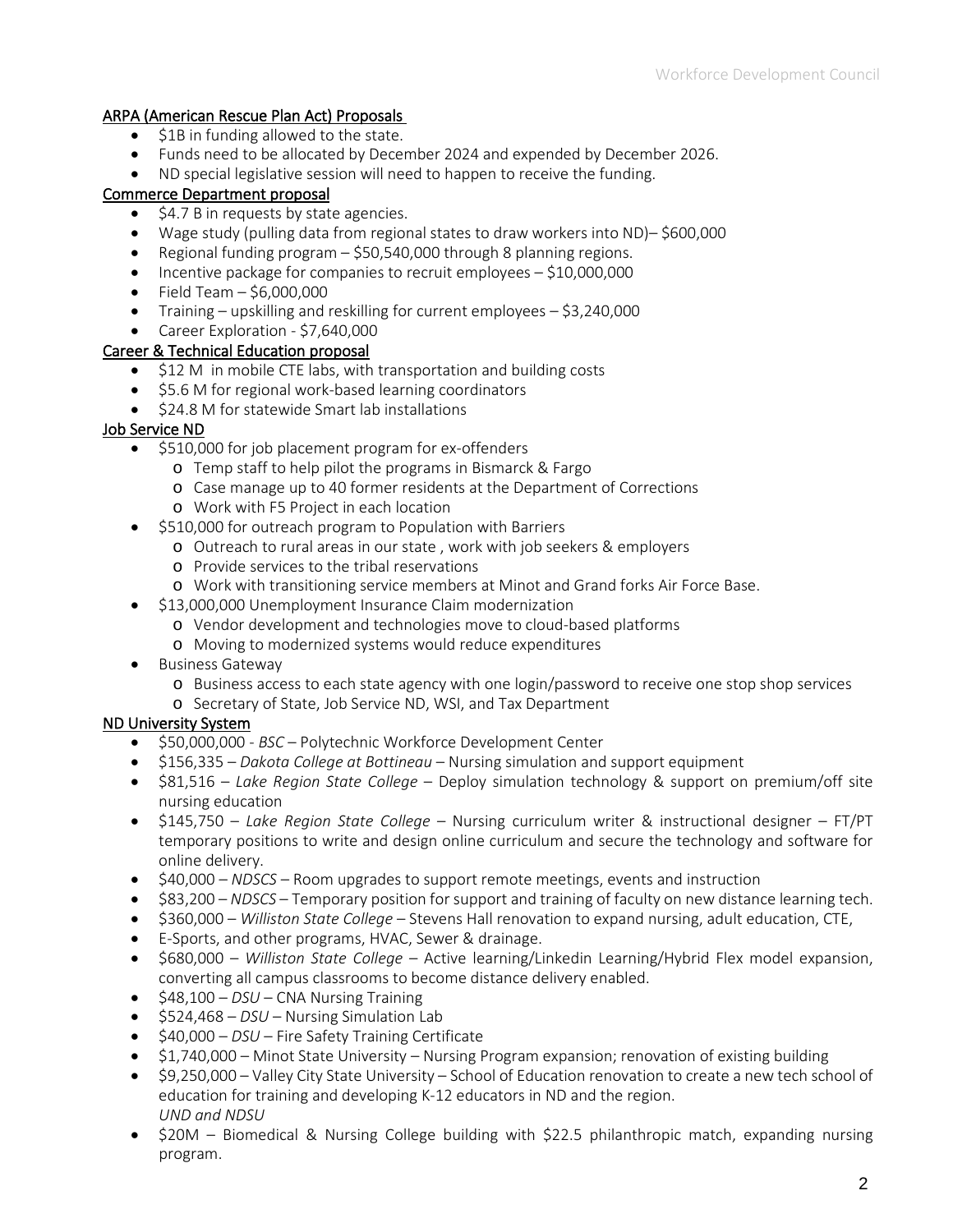- \$2,475,000 Lifelong learning platform that enhances workforce development with on-demand lifespan learning including skills for development and reskilling, certificate and degree programs
- \$372,000 Director of Workforce Development for Accelerate to industry to create professional skills training, internship, and employment opportunities for graduate students across disciplines. ( 3-year program)
- \$10.5M Center for Space education and research building; renovation to support clean room facility for satellite design, construction, and testing as well as other space-related labs to include high-performance computing.
- \$986,860 Dakota Digital Academy Project

## SUBCOMMITTEE UPDATES

### Recruit & Retain – Pat Bertagnolli

- Recruitment within the networks of subcommittee members:
	- o Guy Moos Member of the Nat'l Assoc. of Manufactures "Creators Wanted Campaign" helping to recruit young people in to manufacturing.
	- o Matt Marshall Quality of Life focus and community events
	- o Taya Spelhaug Policy at Microsoft and intel, a potential speaker from D.C.
	- o Becca Cruger Military robust pipeline programs
	- o Tim Johnson UPS Military base
- HR task force to put together, trucking companies that close, help them.
- Statewide referral bonus find a way to turn people into recruiters, leverage networks to bring people to state.
- Recruitment to ND through Josh Duhamel, Carson Wentz

## Populations with Barriers to employment – Bryan Klipfel

- Job placement with Department of Corrections
- Certificate training, job placement, marketing with GNDA, Chamber, pay part of salary for first 6 months.
- Homeless help with language barriers
- New Americans help with language barriers

## Career Exploration & Skills Gap – Don Shilling

- CTE Centers
- Career Exploration increased focus in schools
- Apprenticeships, internships and job shadow
- Business and education collaboration
- Current state funded programs and their impact
- Visit successful CTE programs throughout the state.

## IGNITE FMWF A Collective Investment in Our Region's Future Shannon Full and Mason Rademacher

Ignite FMWF is a comprehensive, streamlined, and systematic approach to addressing our regional workforce talent needs. The initiative is a fully integrated workforce system of awareness, exploration, training and connection between employers and the current and future workers.

As a public-private partnership initiative, Ignite FMWF further career exploration and awareness, drives business connection and develops our current and future talent pipelines. Ignite is a strategic combination of an intentional relationship development and connection strategy and a robust open-sourced technology platform.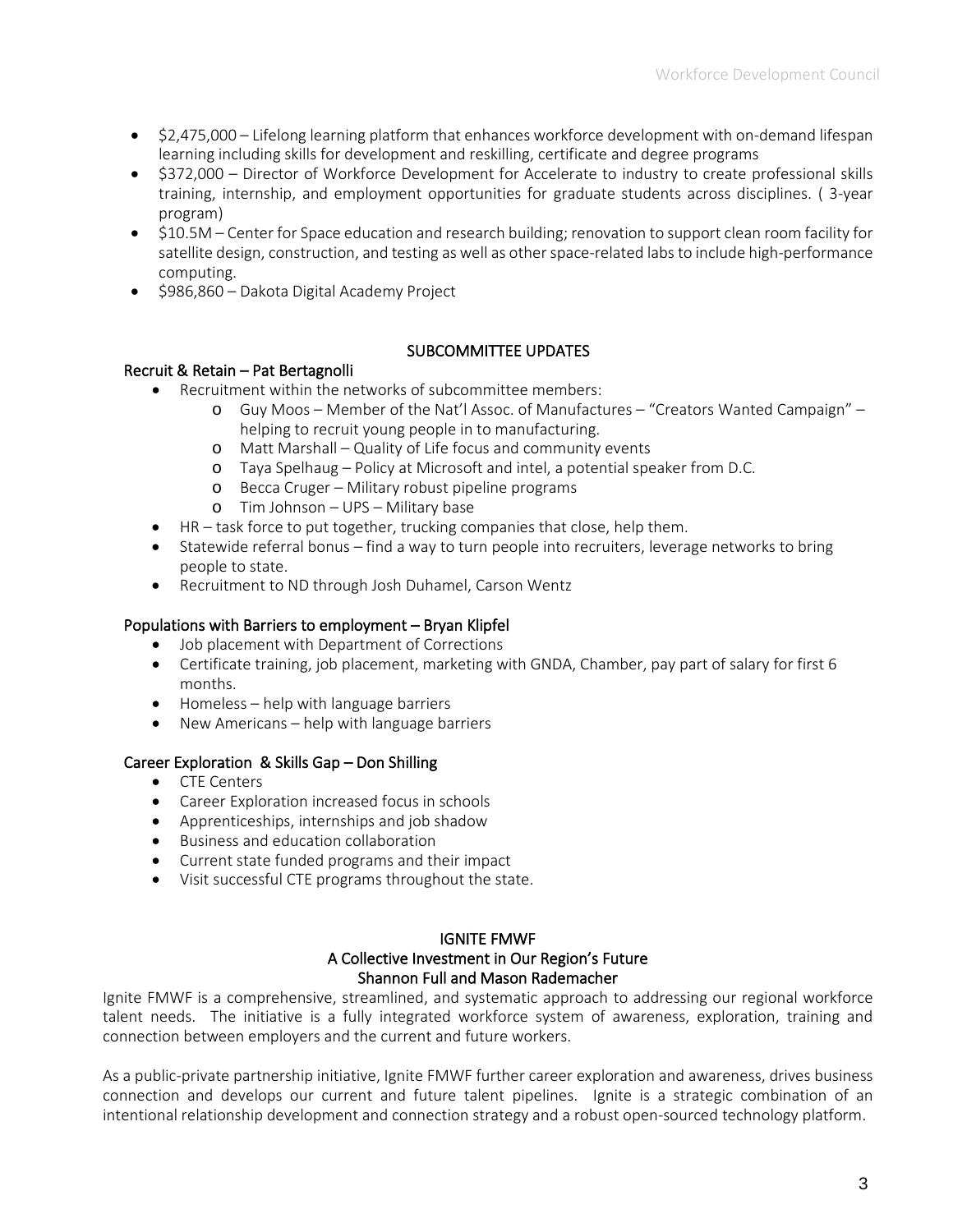*Technology Overview*

- Job and internship postings live board created by allowing employers to post on the site.
- Career Cards over 1,200 career profile videos regarding specific careers, salary, local education opportunities, and online learnings.
- Business-Community Education Connections encouragement for business and employers to select work-based learning activities
- Library of online training training courses for a wide array of industry sectors.

## ND CAREER BUILDERS UPDATE Brenda Zastoupil

Brenda gave an update on the scholarship/loan repayment program that was started in 2019. It is a dollar-fordollar match program. The intent of the program is to encourage students to seek educational opportunities in high need and emerging occupations within the state.

93 approved applications 19 approved applications  $$5,439$  = average award  $$14,488$  = average award 52 unique donors 11 unique donors

#### Scholarship **Loan Repayment**

\$505,906 total award committed \$275,279.16 total award committed

Brenda talked about the legislative wins that has helped move the program forward and the challenges that are being worked through with solutions.

#### IN DEMAND JOBS LIST UPDATE Katie Ralston

- Requirement of the WIOA and is reviewed annually.
- ND Career Builders uses this list in statute.
- Operation Intern program in Commerce uses this list.
- Data is pulled from the LMI website regarding occupational demand, growth over time, long time projection, entry level wage, wage competitiveness with surrounding states.
- A list of over 200 occupations was put together and jobs that required no training, or jobs that required higher than a four-year degree were removed.
- The list has 102 high demand jobs.
- **Motion:** It was moved by Jan Kamphuis, seconded by Kasper Ziegler to approve the In Demand Jobs list as presented. Motion carried.

## WDC Member Updates

#### Manufacturing

- Diesel technicians are needed.
- Incentives to work at manufacturing plants

Agriculture

• In need of workers that can handle the high-tech farming equipment

Healthcare

• Nurses, pharmacy techs, and CNA needs.